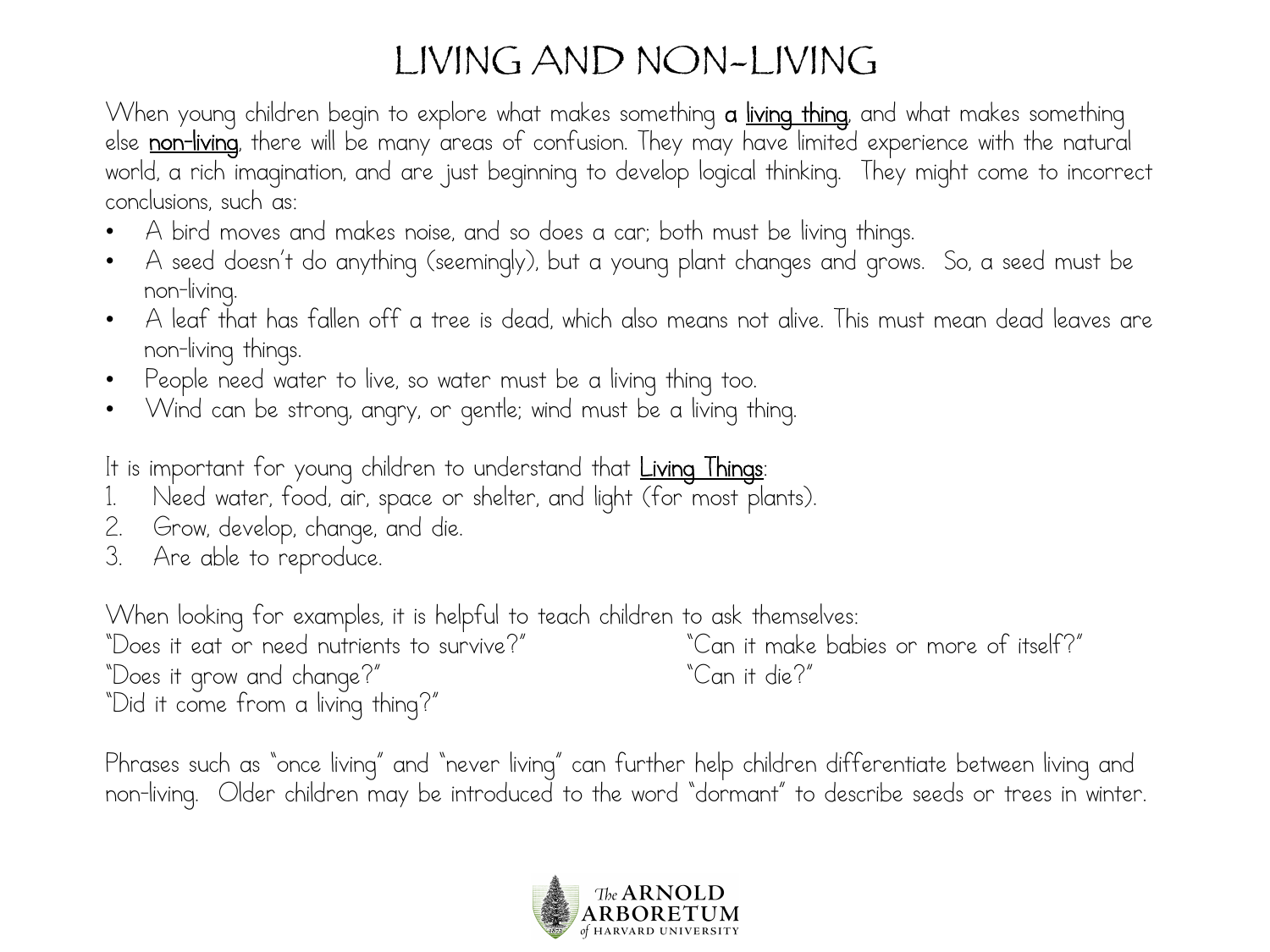## LIVING AND NON-LIVING

Suggestions for teaching:

- Before searching for examples of living and non-living things, have students sort picture cards and discuss their ideas in small groups.
	- Begin using basic picture cards, such as the ones provided.
	- Several sorts over many days encourages deeper thinking, and allows for the addition of more challenging examples of living and non-living things.
	- Allow for discomfort; don't rush in to tell students the correct answer. Let them explain their thinking.
- A great book to read aloud is What's Alive by Kathleen W. Zoehfeld



• Before coming to the Arboretum, ask students to list examples of living and non-living things they expect to see. Use our website http://www.arboretum.harvard.edu to pre-view sections of the landscape.